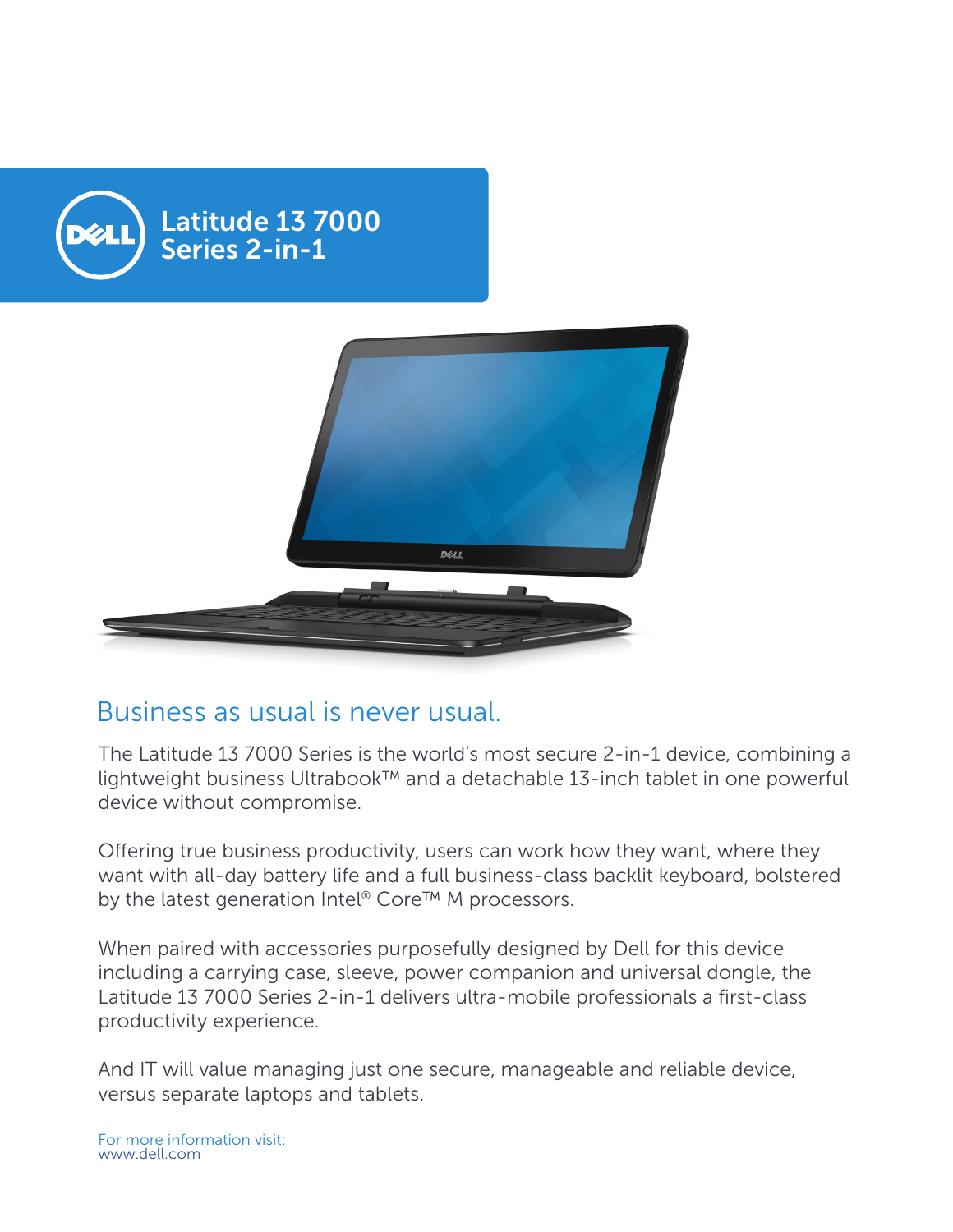| Feature                                    | <b>Technical Specification</b>                                                                                                                                                                                                                                                                              |
|--------------------------------------------|-------------------------------------------------------------------------------------------------------------------------------------------------------------------------------------------------------------------------------------------------------------------------------------------------------------|
| Model Number                               | Latitude 13 7000 Series 2-in-1 (7350)                                                                                                                                                                                                                                                                       |
| Processor Options                          | Intel <sup>®</sup> Core™ M & Core™ M vPro                                                                                                                                                                                                                                                                   |
| Operating System                           | Microsoft <sup>®</sup> Windows <sup>®</sup> 8.1 64-bit<br>Microsoft <sup>®</sup> Windows® 8.1 Pro 64-bit<br>Microsoft <sup>®</sup> Windows <sup>®</sup> 8.1 Single Language 64-bit                                                                                                                          |
| Memory Options <sup>1,3</sup>              | DDR3L SDRAM 1600MHz supporting up to 8GB3                                                                                                                                                                                                                                                                   |
| Chipset                                    | Integrated with the Processor                                                                                                                                                                                                                                                                               |
| Graphics                                   | Intel <sup>®</sup> HD Graphics 5300                                                                                                                                                                                                                                                                         |
| Display                                    | 13.3" IPS Display with FHD (1920x1080) with 10 point capacitive touch                                                                                                                                                                                                                                       |
| Storage <sup>5</sup> Options               | Up to 512GB <sup>5</sup> Solid State Drives                                                                                                                                                                                                                                                                 |
| Security <sup>1</sup>                      | Dell Data Protection Security Tools<br>Dell Data Protection Protected Workspace<br>Optional - Dell Data Protection Encryption<br>FIPS validated TPM 1.2<br>Optional Advanced Authentication : Dell ControlVault™, (FIPS 201 Contacted Smart<br>Card Reader, Fingerprint reader, Contactless Smart Card/NFC) |
| Docking Options <sup>1</sup>               | <b>Tablet Dock</b><br>Wireless Docking (Post RTS)                                                                                                                                                                                                                                                           |
| <b>Optical Drive Options</b>               | <b>External Options Only</b>                                                                                                                                                                                                                                                                                |
| Multimedia                                 | <b>High Quality Speakers</b><br>Universal Jack<br>Integrated 2MP FHD webcam front, optional 8MP FHD rear webcam                                                                                                                                                                                             |
| <b>Battery Options</b>                     | 30 Whr <sup>7</sup> Li-Polymer battery with ExpressCharge™ in Tablet<br>Optional 20 Whr <sup>7</sup> Li-Polymer battery with ExpressCharge™ in Keyboard base                                                                                                                                                |
| Power Options                              | Dell E5 45 Watt AC Adapter                                                                                                                                                                                                                                                                                  |
|                                            |                                                                                                                                                                                                                                                                                                             |
| Connectivity options                       | <b>Wireless LAN Options:</b><br>Intel® Dual Band Wireless-AC 7265 802.11AC Wi-Fi + BT 4.0 LE Wireless Card<br>Optional Mobile Broadband <sup>10</sup> Options:<br>Dell Wireless™ 5810e LTE/HSPA+                                                                                                            |
| Ports, Slots & Chassis                     | Stereo global headset jack<br>SD 4.0 card reader<br>Docking connector, mDP, (2) USB3.0 (1 w/ Powershare)<br>Optional SIM card slot<br>2 M.2 slots (WLAN & WWAN)<br>Optional SmartCard Reader and optional Fingerprint Reader, optional NFC<br>Noble Lock slot                                               |
| Dimensions & Weight <sup>6</sup>           | Width: 320mm<br>Height: 19.925mm<br>Depth: 229.73mm<br>Starting weight: 3.67lbs                                                                                                                                                                                                                             |
| Regulatory and Environmental<br>Compliance | Regulatory Model: P58G<br>Regulatory Type: P58G001<br>ENERGY STAR 6.1 (Windows OS)<br>EPEAT Registered. For specific country participation and rating, please see www.<br>epeat.net<br>BFR/PVC free <sup>9</sup>                                                                                            |
| Input                                      | Single Pointing backlit Keyboard<br>Precision Touchpad                                                                                                                                                                                                                                                      |
| Systems Management                         | Intel <sup>®</sup> vPro™ Technology's advanced management features (optional, requires Intel<br>WiFi® Link WLAN)                                                                                                                                                                                            |
| Warranty and Service                       | Limited Hardware Warranty <sup>4</sup> ; Standard 3 year On-Site Service after Remote<br>Diagnosis <sup>11</sup> ; optional 4 year and 5 year hardware warranty extensions and 3-5 year<br>Dell ProSupport contracts available. <sup>12</sup>                                                               |